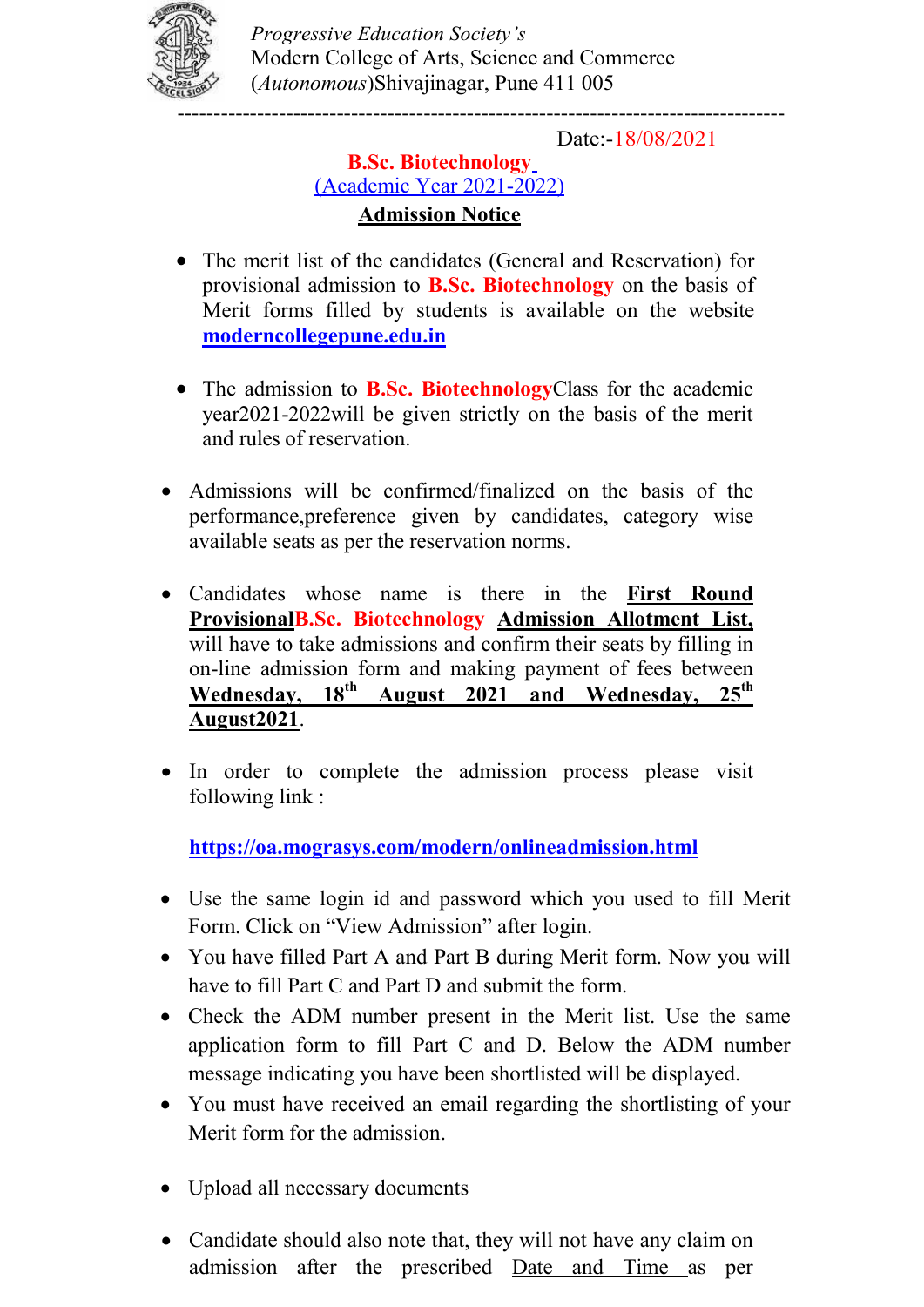declaredschedule.

- Second Round Provisional Admission Allotment list will be declaredon Friday,  $27<sup>th</sup>$  August 2021 at 06:00 pmbased on vacancies available after first round of provisional admission.
- $\bullet$  Date of Commencement of Course: Wednesday, 01<sup>st</sup> September2021
- Please note admissions for General/Open Category seats willbe offered on the basis of the General Merit List and admissions and admissions forthe reserved category seats willbe offered on thebasis of the reserved category meritlist.
- The admissions will be offered in order of merit in eachcategory.
- Candidates should confirm their admission by depositing fees in the college before Wednesday,  $25<sup>th</sup>$  August 2021.
- In case of any query/doubts please feel free to contact Strictly between 11:00 am and 05:00 pm Monday to **Saturday**

Email :hodbiotech@moderncollegepune.edu.in

Contact : 020-25535927 / 020-25535102

There will be second round of admission.Admission notice and further procedure of second round will be displayed on Friday,  $27<sup>th</sup>$  August 2021 at 06:00pmand also will be available on the college websites.

## Category Wise Seat Distribution

| <b>Roster</b> |       |
|---------------|-------|
| <b>SC</b>     | 13%   |
| <b>ST</b>     | 7%    |
| <b>VJNT-A</b> | 3%    |
| NT-B-1        | 2.50% |
| $NT-C-2$      | 3.50% |
| NT-D-3        | 2%    |
| <b>SBC</b>    | 2%    |
| <b>OBC</b>    | 19%   |
| <b>EWS</b>    | 10%   |
| <b>OPEN</b>   | 38%   |